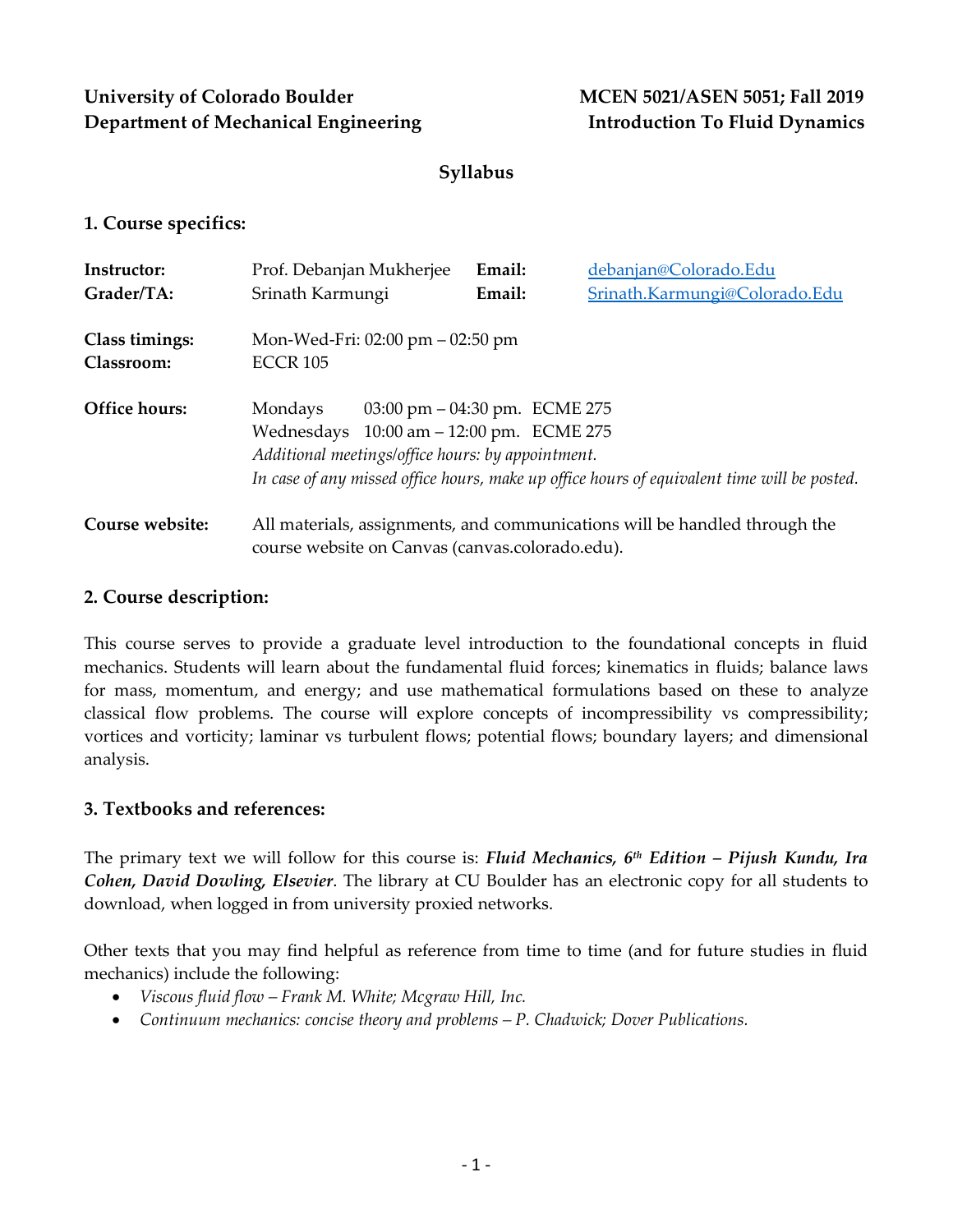# **4. Learning goals:**

The broad learning outcomes of this class comprise building a strong foundation in:

- (a) identifying and understanding fundamental concepts in fluid mechanics;
- (b) describing fluid flow in a variety of scenarios physically and analytically; and
- (c) communicating these physical and mathematical aspects in a technically proficient manner.

The overarching technical learning goals for this class have been listed below, wherein at the end of this course, students will be able to:

- $\checkmark$  Recognize the wide spectrum of physics and applications underlying the subject of fluid mechanics.
- $\checkmark$  List the fundamental similarities and differences between behavior of fluids and solids.
- $\checkmark$  Recall the basic definitions of fundamental physical and thermodynamical parameters.
- $\checkmark$  List the fundamental mathematical definitions and operations for Cartesian vectors and tensors.
- $\checkmark$  Recognize that flow comprises deformation driven by external forces.
- $\checkmark$  List the basic descriptors of deformation in continuous media using vector/tensor machinery.
- $\checkmark$  Analyze common flow kinematics using continuum deformation and kinematics measures.
- $\checkmark$  Recall basic balance laws for mass, momentum, and energy for bulk material.
- $\checkmark$  Develop governing equations for balance laws in continuous media using vector/tensor machinery.
- $\checkmark$  Explain the definition and importance of material constitutive laws.
- $\checkmark$  Identify the common boundary conditions required for flow analysis.
- $\checkmark$  Analyze common fluid flow dynamics problems using continuum balance laws.
- $\checkmark$  Explain basic concepts pertaining to vortex and vorticity.
- $\checkmark$  State the basic theorems on vortex and vorticity.
- $\checkmark$  Derive vorticity theorems and results using fundamental continuum equations/definitions.
- $\checkmark$  Describe analytically how vortices interact and influence flow velocities.
- $\checkmark$  State the definition of, and common mathematical conditions in, ideal flow.
- $\checkmark$  Recognize the formulation and limitations of ideal flow theory.
- $\checkmark$  Illustrate the use of stream function and velocity potential in two/three dimensional flows.
- $\checkmark$  Derive classical ideal flow results for flows past simple objects.
- $\checkmark$  State the definition of, and common mathematical conditions in, laminar flow.
- $\checkmark$  Outline typical steps in obtaining flow solutions from fundamental balance equations.
- $\checkmark$  Develop exact and approximate solutions for viscous flows in confined and unconfined geometries.
- $\checkmark$  State the definition of, and associated mathematical simplifications for, boundary layers.
- $\checkmark$  Outline the equations of fluid motion for attached laminar boundary layers.
- $\checkmark$  Develop exact and approximate solutions for steady laminar boundary-layer flow.
- $\checkmark$  Describe the basic phenomenology of boundary layer transition and separation.

Week by week logistical and topical breakdown will also be available on Canvas in form of modules, and will be updated as and when any changes occur.

This course serves only as a graduate level introduction to fluid mechanics, focusing more on the fundamental concepts than a deep dive into a set of topical areas. In view of that scope, it is also important to make note of topics that we will NOT be covering in-depth within the scope of this course: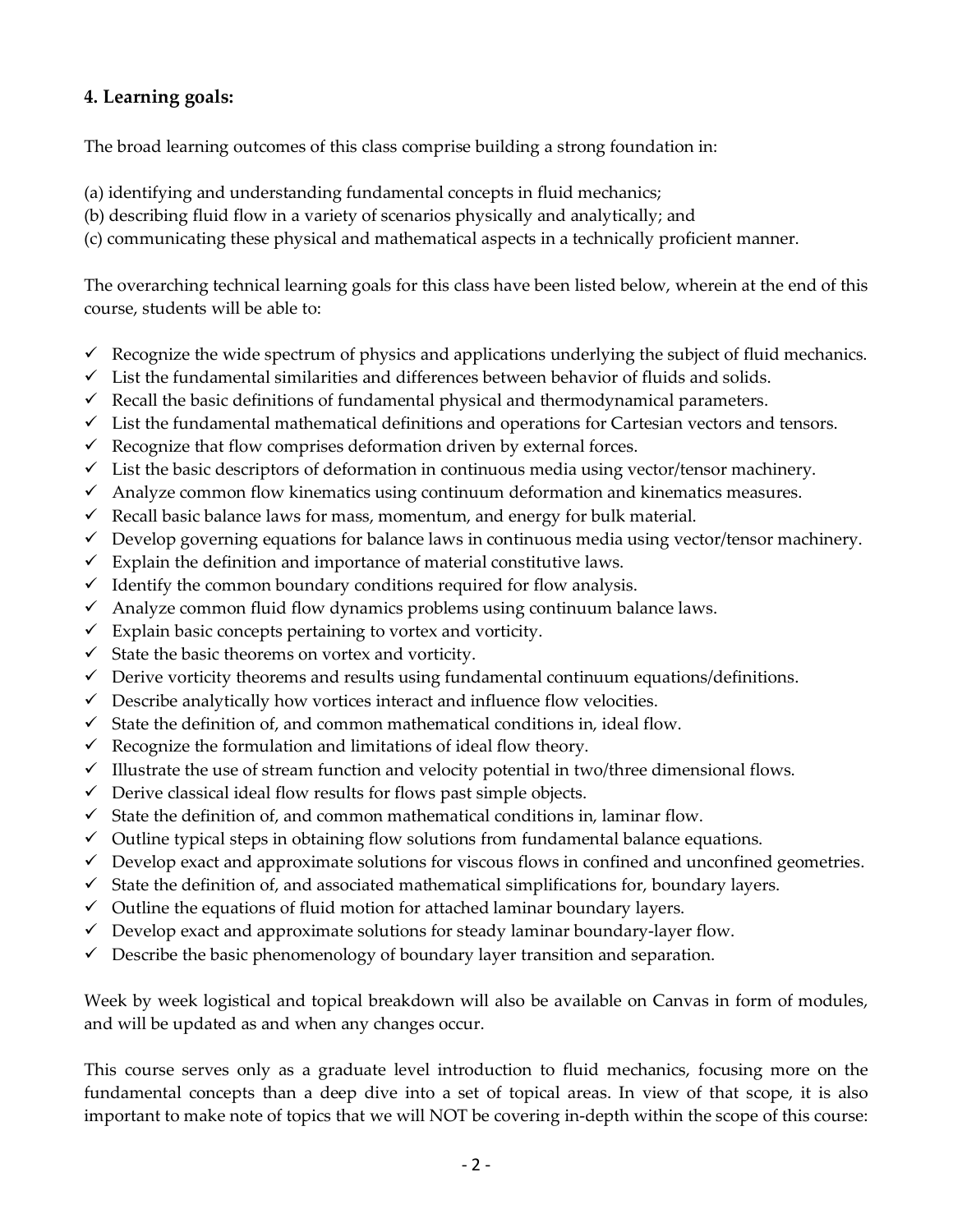- Detailed mathematical and physical treatment of turbulent flows.
- Detailed mathematical and physical treatment of compressible flows.
- Detailed discussion on concepts pertaining to flow instabilities.
- Special topics like: environmental flows, geophysical flows, biological flows, multiphase flows etc.

The mechanical and aerospace engineering departments (and other departments within the college) offer several specialized courses on each of these topics which would be suitable next steps to pursue your interests in these directions after our graduate level introduction. Please consult with your instructor if you have interests in any of these other topical areas.

# **5. Grading and evaluation policies:**

### **5.1. Grade breakdown:**

Course grading will be based on a combination of homeworks, a midterm examination, and a final project. Final grades will equal *50% of all homeworks + 25% examination + 25% final project*.

### **5.2. Homework submissions:**

All homework submissions will be handled electronically, and submissions will be accepted only via the submissions webpage on Canvas. Students are required to type out problem solutions using a software tool of their choice (Word/Powerpoint/TeX etc.). Students are encouraged to work with their peers on the homeworks. However, each student *must submit their own version of the homework* for the final homework submissions.

*Note: For students choosing to use TeX for their work, the online tool Overleaf is highly recommended.*

## **5.3. Practice and zero-grade assignments:**

From time to time, assignments that have 0 grades associated with it will be posted. These will be extra practice material, and activity based exercises etc. to help students learn. It is NOT MANDATORY to complete and submit these assignments. However, students will have an option of reporting completion of these activities, and submitting them. If a student has completed all of these, he/she/they will receive an option of extra credit based on this work.

## **5.4. Late submission policy:**

*Late submissions for homeworks will receive a penalty (i.e. docked points)*. Any late submission will get 20% points docked + 1% for each day of delay thereafter. Thus, if a student submits a homework 2 days after the due date – 22% of that homework score will be docked. If a student knows in advance that he/she/they must miss a homework due date – no later than the date of issue of corresponding homework – the student must send the instructor an email to schedule alternate submission arrangements. Any such requests sent beyond the date of issue of homework will not be considered.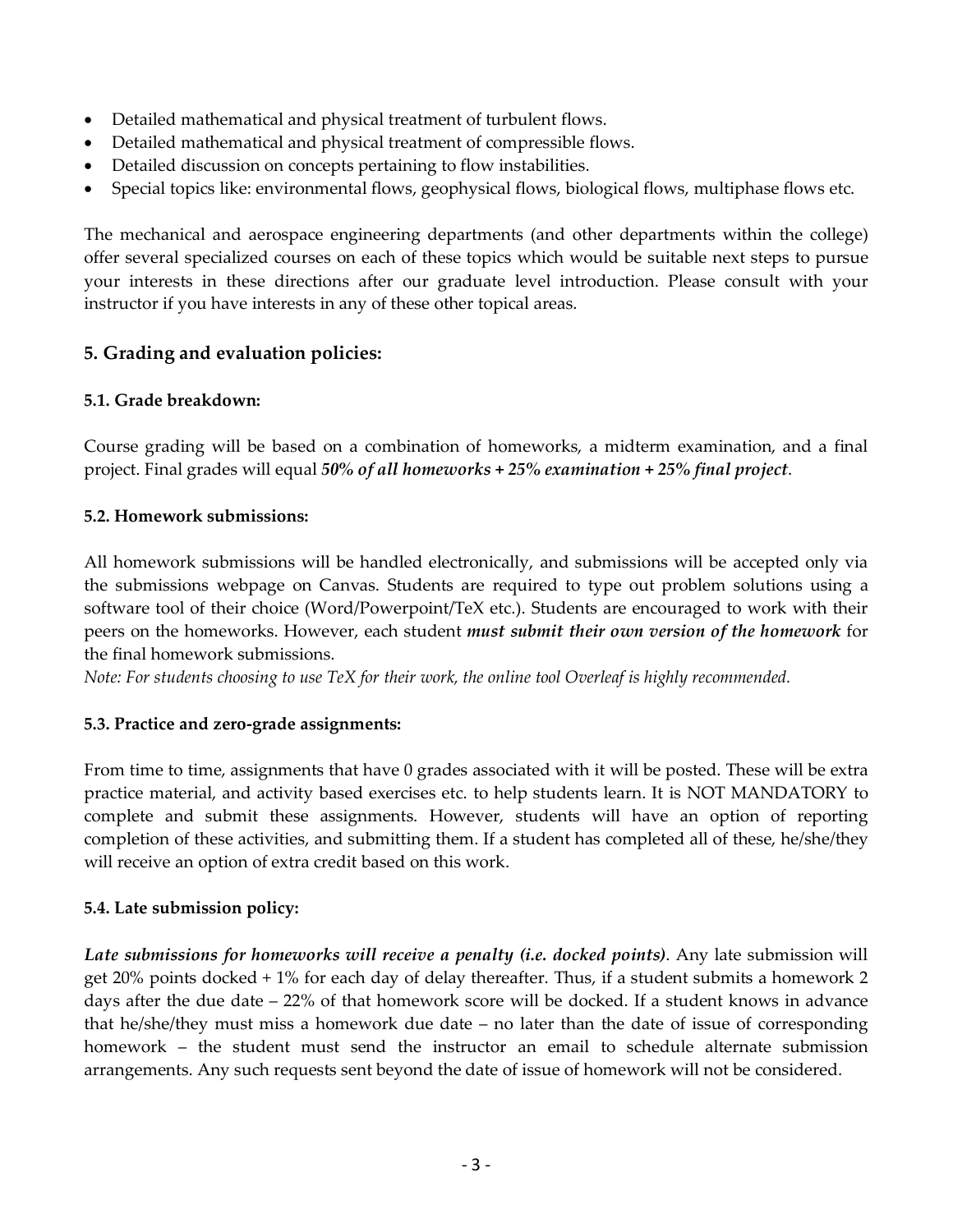#### **5.5. Regrading requests:**

Regrading requests must be addressed to both the TA as well as the instructor – with a clear and reasonable explanation of the reason for the request for change of grades. It is NOT guaranteed that the request will be considered and lead to change of grades. In addition, if during regrading, the instructor/TA finds sufficient reasons for reducing grades which were originally not accounted for – they MAY reduce grades accordingly. These rules are in place to make students *treat their regrading requests seriously*, and *look through their graded work very carefully prior to submitting a request*.

## **5.5. Examination:**

The course will comprise a midterm examination which will be conducted towards the later quarter of the semester. Exact examination date will be confirmed after the first half of the semester. Unless otherwise stated during the course of the semester – the examination will be take-home. The examination will have to be turned in as hard-copy by the deadline mentioned on the examination at the time of administration. No late submissions will be accepted. In addition, the examination will *not be preponed or postponed for any student*. If you have a major scheduling conflict with the exam date (when decided) you *MUST IMMEDIATELY* inform your instructor.

### **5.6. Course project:**

In lieu of a course final examination, there will be a course final project, which is designed after mimicking the creation of a journal issue.

Students will form teams of 3 – and each student will conduct a literature review on a topic in fluid mechanics. Topics can be independently chosen, or students can ask instructor to recommend topics. Topics must represent a broad enough domain area in fluid mechanics and not a specific individual project. Students are required to conduct a review of peer-reviewed journal articles on this chosen topic. A minimum of 8 and a maximum of 12 papers must be included in the review (assuming groups of 3). Students are required to write a review article – formatted as a journal manuscript – based on their literature review. The review articles will then undergo single-blind peer review. Each paper will have 2 reviewers + reviewed by instructor. Students will get the chance to revise their manuscript based on this review and submit the final version. Deadline to submit the revised version of the manuscripts is the last day of scheduled final examinations. The final mock journal issue will be emailed to all students at the end of the class.

Combined grades for this activity will depend upon:

- (a) quality of the manuscript;
- (b) quality of the peer-review comments by the student reviewer; and
- (c) quality of the student-author response to reviews.

The design of this course project targets a key learning objective for this class. We want students from this class to not only learn basic concepts in fluid mechanics, but also to: (a) use their learning to comprehend state of the art research/technical articles, (b) synthesize their interpretation of these articles, and (c) communicate this effectively to a technically knowledgeable peer-audience.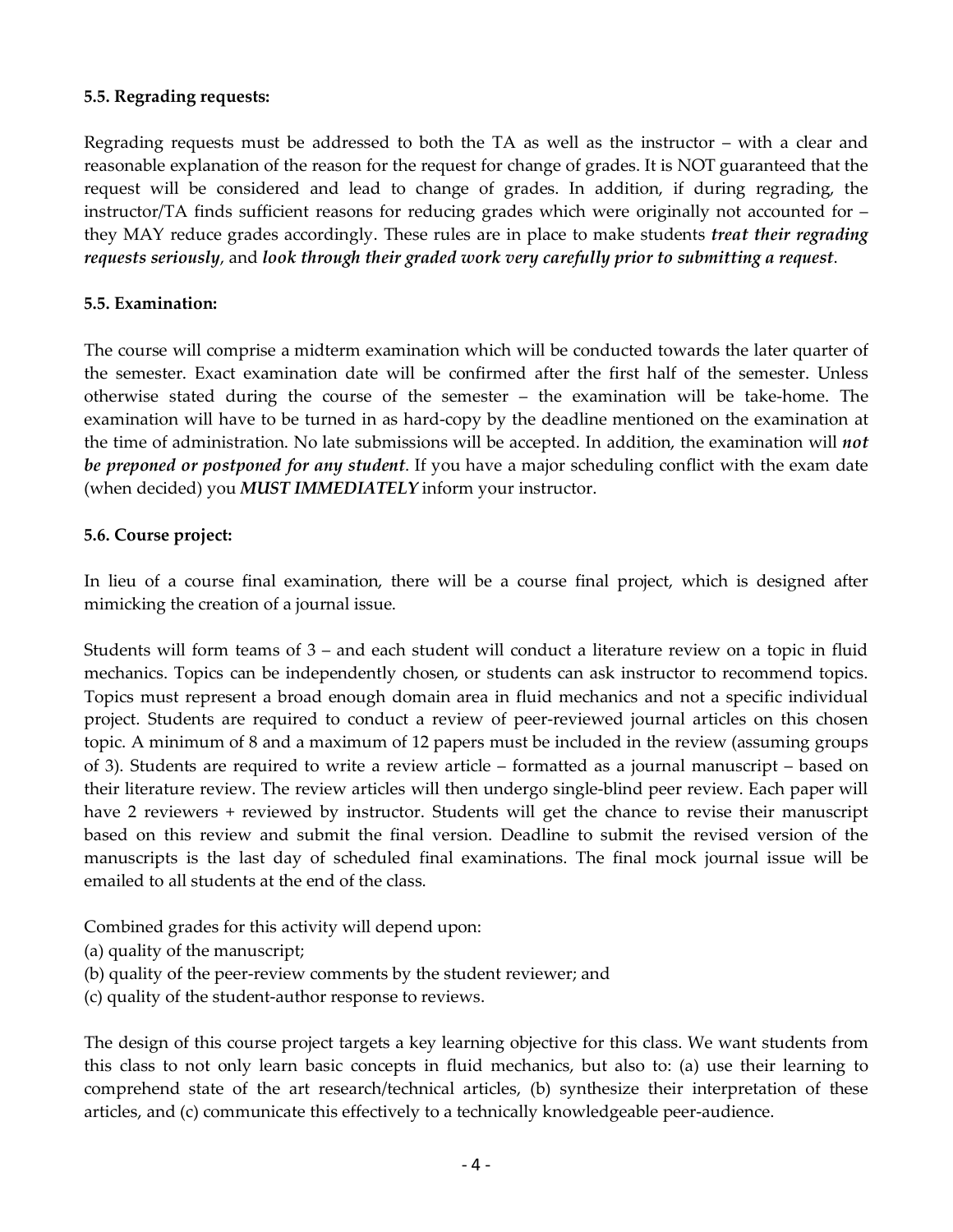### **5.7. Privacy of graded work and submissions:**

Grades for all graded work will always be communicated privately, via your account on Canvas. All requests for regrades will also always be handled in a private manner. At any point of time, the instructor will only reveal to all students class averages, and related statistical trends.

#### **6. Communications:**

Outside of office hours and scheduled meetings, emails are the best way to communicate with your instructor. Students can expect a response in a 24 hour time window – and should feel free to send a reminder email (on sufficiently urgent matters) if they do not hear within 24 hours. Note that practices like sending homework emails the day before submissions at 2:00 am will not be tolerated, and *students are encouraged to always communicate in a timely manner*. Policies of respectful and professional communication as outlined in Section 10-12 will apply to all such communications. Additionally, students are encouraged to make good use of the peer-to-peer discussion forum on Canvas which will be set-up (see Section 9). Students can post *"Can someone help me with …"* type questions on the forum – and any of their peers who may have a solution will be able to quickly pitch in.

### **7. Honor code:**

All students enrolled in a University of Colorado Boulder course are responsible for knowing and adhering to the Honor Code. Violations of the policy may include: plagiarism, cheating, fabrication, lying, bribery, threat, unauthorized access to academic materials, clicker fraud, submitting the same or similar work in more than one course without permission from all course instructors involved, and aiding academic dishonesty. All incidents of academic misconduct will be reported to the Honor Code (honor@colorado.edu); 303-492-5550). Students who are found responsible for violating the academic integrity policy will be subject to nonacademic sanctions from the Honor Code as well as academic sanctions from the faculty member. Additional information regarding the Honor Code academic integrity policy can be found at the **Honor Code Office website**.

## **8. Course expectations - Academic integrity and dishonesty:**

Students are expected to follow the University honor code, and uphold the highest levels of academic integrity and honesty at all times. *Homework submissions must be individually submitted, and no plagiarism of any form will be tolerated*. Examples of plagiarism in our context will include: copying homework from a solution manual, copying directly from an online resource, copying directly from classmates etc. Additionally, *any existing material used – both in homeworks and in project – must be duly cited*. Especially for the course project, copying text from the papers to be reviewed will not be tolerated. Lastly, the examination will be administered as a take-home examination, and any attempts to discuss the examination with peers, or copying/cheating, will lead to zero grades on the examination. Any *complaint for plagiarism or academic dishonesty will be dealt with seriously*, which may include penalties on homework/project/exam scores, and an entry in your departmental file/record.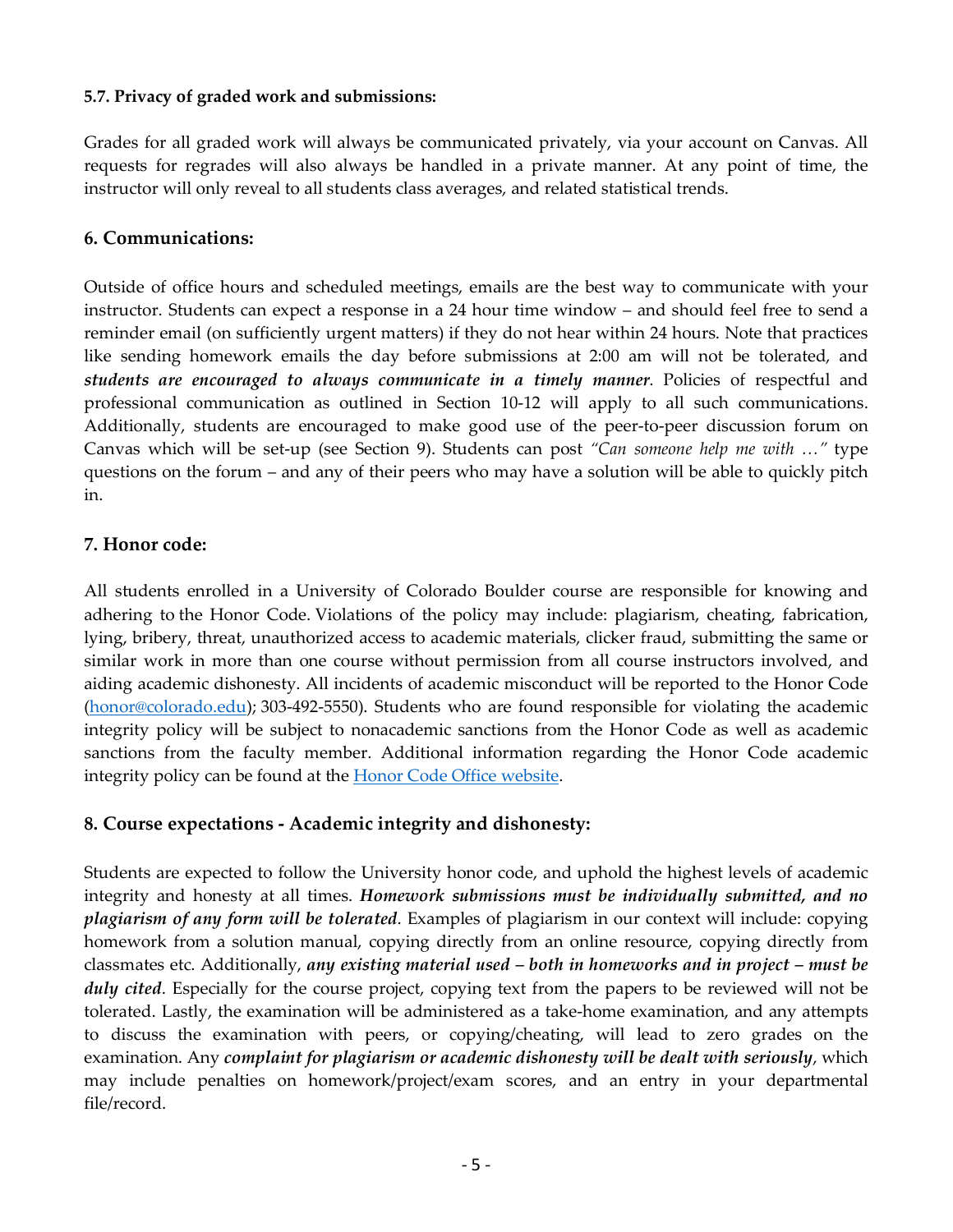# **9. Collaboration and peer-learning emphasis:**

*Collaborative work and peer-to-peer learning comprises a major focus of this course.* To facilitate this, there will be a peer-learning discussion forum that will be activated on Canvas. Students are encouraged to post questions, help fellow students, and answer questions etc. Helpful and active students may receive ``Good Citizen Brownie Points''! Instructor and TA will try and ensure this is as much peer-driven as possible, and will only moderate from time to time on this forum as and when deemed necessary (or appropriate). Furthermore, as mentioned earlier, students are encouraged to work together on homeworks and assignments (but students MUST submit thier own work). Copying and submitting duplicate assignments of each other will NOT be tolerated. *Working together does not mean plagiarizing each other's work.*

### **10. Classroom behavior:**

Students and faculty each have responsibility for maintaining an appropriate learning environment. Those who fail to adhere to such behavioral standards may be subject to discipline. Professional courtesy and sensitivity are especially important with respect to individuals and topics dealing with race, color, national origin, sex, pregnancy, age, disability, creed, religion, sexual orientation, gender identity, gender expression, veteran status, political affiliation or political philosophy. Class rosters are provided to the instructor with the student's legal name. Instructor will gladly honor your request to address you by an alternate name or gender pronoun. Please advise us of this preference early in the semester so that Instructor may make appropriate changes to my records. For more information, see the policies on classroom behavior and the Student Code of Conduct.

#### **11. Sexual misconduct, discrimination, harassment and/or related retaliation:**

The University of Colorado Boulder (CU Boulder) is committed to fostering a positive and welcoming learning, working, and living environment. CU Boulder will not tolerate acts of sexual misconduct intimate partner abuse (including dating or domestic violence), stalking, protected-class discrimination or harassment by members of our community. Individuals who believe they have been subject to misconduct or retaliatory actions for reporting a concern should contact the Office of Institutional Equity and Compliance (OIEC) at 303-492-2127 or cureport@colorado.edu. Information about the OIEC, university policies, anonymous reporting, and the campus resources can be found on the  $OIEC$ website.

Please know that faculty and instructors have a responsibility to inform OIEC when made aware of incidents of sexual misconduct, discrimination, harassment and/or related retaliation, to ensure that individuals impacted receive information about options for reporting and support resources.

## **12. Course expectations – Academic climate and in-class/out-of-class behavior:**

Students will be held to the highest standards of respectful, collegial, non-discriminatory, and nondisruptive behavior both inside and outside of the classroom. Complementing the standard University policy on conduct and behavior, we will also expect students in this class to create a professional atmosphere in the classroom by: (a) silencing mobile phones, muting laptops, and reducing their usage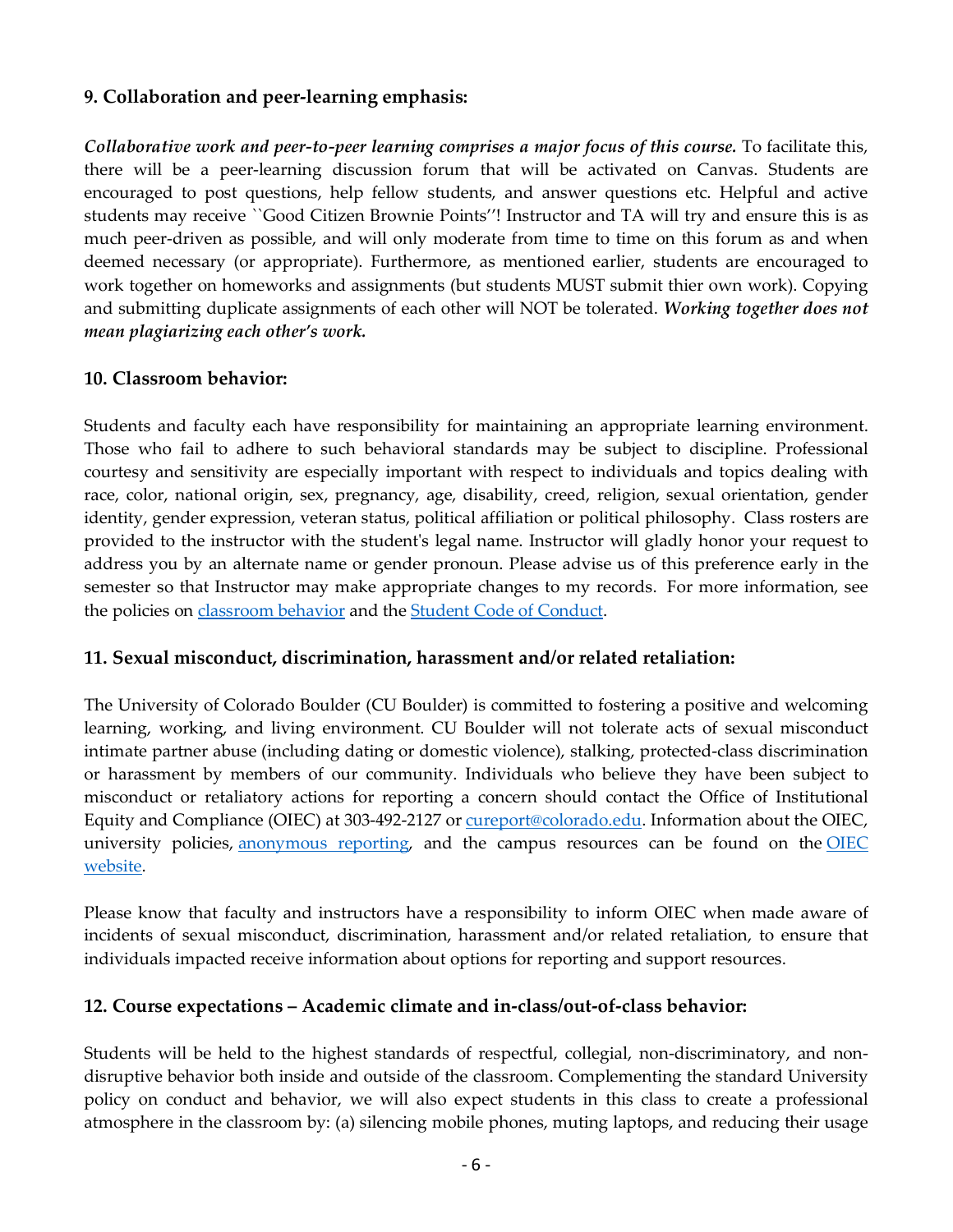to the utmost minimum during the class; (b) refraining from disrupting others in the class if student needs to arrive late or leave early on some day owing to reasonable circumstances; (c) treating each other with respect in the classroom as well as non-classroom interactions (emails, discussion forums, group meetings for homework/project); (d) never using hateful or offensive language that disrupts the inclusive nature of our classroom. In addition, time is of value to everyone – hence it is expected that students will be respectful of everyone's time. This means respecting office hour schedules, keeping extra office hour requests for reasonable situations only, and being mindful of your peer's time for group work (homeworks or projects). Finally, most communications and scheduling happens over email. Hence, it is of utmost importance that students communicate using respectful and professional emails. Any unprofessional language in emails will not be tolerated.

# **13. Other specific course policies:**

During the semester, in case instructor is traveling for a certain date, the class for that date will be administered as a ``flipped classroom". Specifically, video recorded lecture material will be sent out via Canvas, and students will be required to work with the video, following which they attend regular class hours with the TA to address any specific questions or clarifications they may have. In addition, for each class missed due to travel, the instructor will hold extra office hours equivalent of class time.

# **14. Accommodation for disabilities:**

If you qualify for accommodations because of a disability, please submit your accommodation letter from Disability Services to your faculty member in a timely manner so that your needs can be addressed. Disability Services determines accommodations based on documented disabilities in the academic environment. Information on requesting accommodations is located on the Disability Services website. Contact Disability Services at 303-492-8671 or dsinfo@colorado.edu for further assistance. If you have a temporary medical condition or injury, see Temporary Medical Conditions under the Students tab on the Disability Services website.

# **15. Accommodation for religious holidays:**

Campus policy regarding religious observances requires that faculty make every effort to deal reasonably and fairly with all students who, because of religious obligations, have conflicts with scheduled exams, assignments or required attendance. In this class, standard campus practices and policies will be followed.